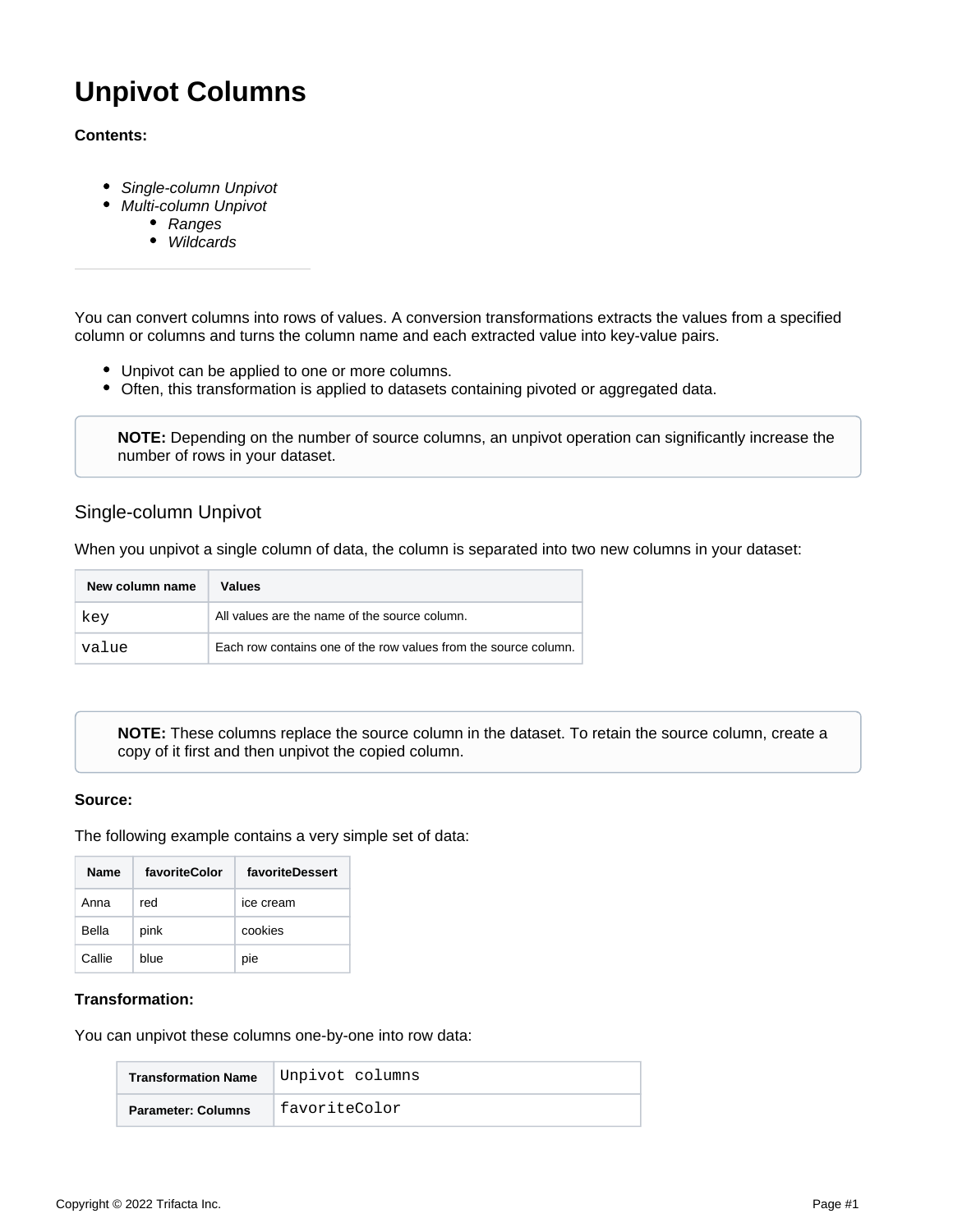| I ± | <b>Parameter: Group size</b> |
|-----|------------------------------|
|-----|------------------------------|

### **Results:**

The new unpivoted columns are placed at the end of the dataset, and the source column is removed.

| <b>Name</b> | favoriteDessert | kev           | value |
|-------------|-----------------|---------------|-------|
| Anna        | ice cream       | favoriteColor | red   |
| Bella       | cookies         | favoriteColor | pink  |
| Callie      | pie             | favoriteColor | blue  |

# <span id="page-1-0"></span>Multi-column Unpivot

This example turns the data from multiple columns into a single set of key-value pairs, where the key is the column name associated with the source of the data in the value column.

### **Source:**

The following dataset shows student test scores per test. Each row represents the scores of individual students.

| StudentId | test1Score | test2Score | test3Score |
|-----------|------------|------------|------------|
| 001       | 75         | 79         | 77         |
| 002       | 84         | 81         | 86         |
| 003       | 79         | 82         | 87         |
| 004       | 92         | 94         | 92         |

## **Transformation:**

You can use the following transformation to turn the dataset into one row per student-test combination:

| <b>Transformation Name</b>   | Unpivot columns                    |  |
|------------------------------|------------------------------------|--|
| <b>Parameter: Columns</b>    | test1Score, test2Score, test3Score |  |
| <b>Parameter: Group size</b> |                                    |  |

### **Results:**

The results are as follows:

| Studentid | key        | value |
|-----------|------------|-------|
| 001       | test1Score | 75    |
| 002       | test2Score | 79    |
| 003       | test3Score | 77    |
| 001       | test1Score | 84    |
| 002       | test2Score | 81    |
| 003       | test3Score | 86    |
| 001       | test1Score | 79    |
| 002       | test2Score | 82    |